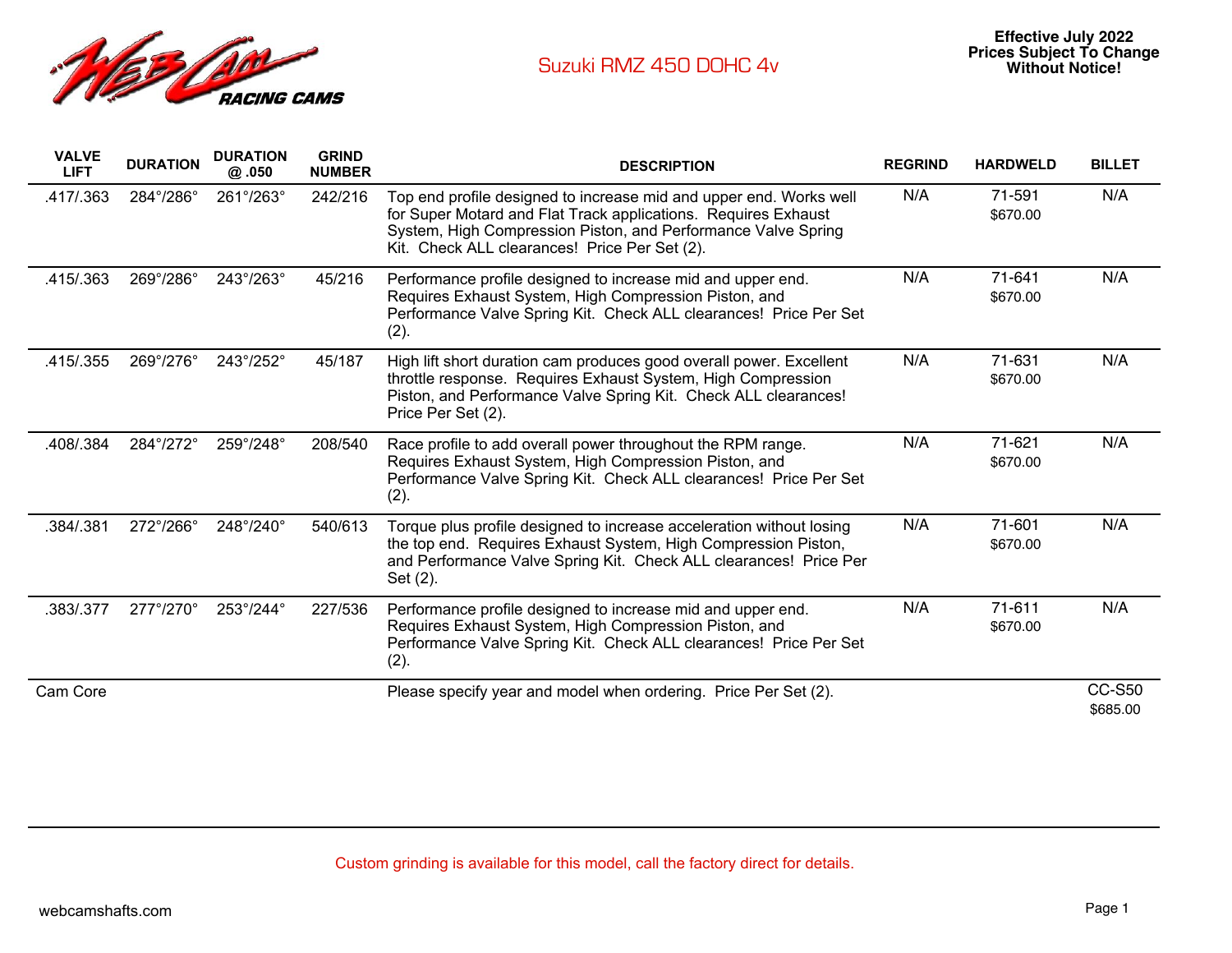

| <b>VALVE</b><br><b>LIFT</b>              | <b>DURATION</b>         | <b>DURATION</b><br>@.050                         | <b>GRIND</b><br><b>NUMBER</b> | <b>DESCRIPTION</b>                                                                                                                                                                                                   | <b>REGRIND</b> | <b>HARDWELD</b> | <b>BILLET</b>             |
|------------------------------------------|-------------------------|--------------------------------------------------|-------------------------------|----------------------------------------------------------------------------------------------------------------------------------------------------------------------------------------------------------------------|----------------|-----------------|---------------------------|
|                                          | Chain Tensioner, Manual |                                                  |                               | CNC machined from billet alloy to exact tolerances for perfect fit. This<br>tensioner can not back out allowing the cam chain to jump the<br>sprockets as the auto adjusters have been known to do. Price<br>(Each). |                |                 | CT-S11<br>\$75.00         |
| Valve Spring Kit With Titanium Retainers |                         |                                                  |                               | Kit includes performance dual springs, titanium retainers and<br>bottoms. OK to 0.415" valve lift. To be used with the OEM Keepers.<br>Price Per Set (4).                                                            |                |                 | <b>VC-S08</b><br>\$225.00 |
|                                          |                         | Valve Spring Kit With Titanium Retainers (PSI)   |                               | Race Kit includes PSI dual valve springs, titanium retainers, bottom<br>cups, and keepers. OK to .430 valve lift. Price Per Set (4).                                                                                 |                |                 | <b>VC-S09</b><br>\$470.00 |
| $+1$ mm                                  |                         | Valves, Stainless (Kibblewhite) Intake Oversized |                               | Oversized to 37 mm. Black Nitroneg Stem. Price (Each).                                                                                                                                                               |                |                 | $IV-S15$<br>\$40.00       |
| Size                                     |                         | Valves, Stainless (Kibblewhite) Intake Standard  |                               | Standard size 36 mm. Black Nitroneg Stem. Price (Each).                                                                                                                                                              |                |                 | $IV-S14$<br>\$40.00       |
| Size                                     |                         |                                                  |                               | Valves, Stainless (Kibblewhite) Exhaust Standard Standard size 31 mm. Black Nitroneg Stem. Price (Each).                                                                                                             |                |                 | <b>EV-S14</b><br>\$43.50  |
| Size                                     |                         | Valves, Titanium (Kibblewhite) Intake Standard   |                               | Standard size 36 mm. Price (Each).                                                                                                                                                                                   |                |                 | $IV-S24$<br>\$78.00       |

Custom grinding is available for this model, call the factory direct for details.